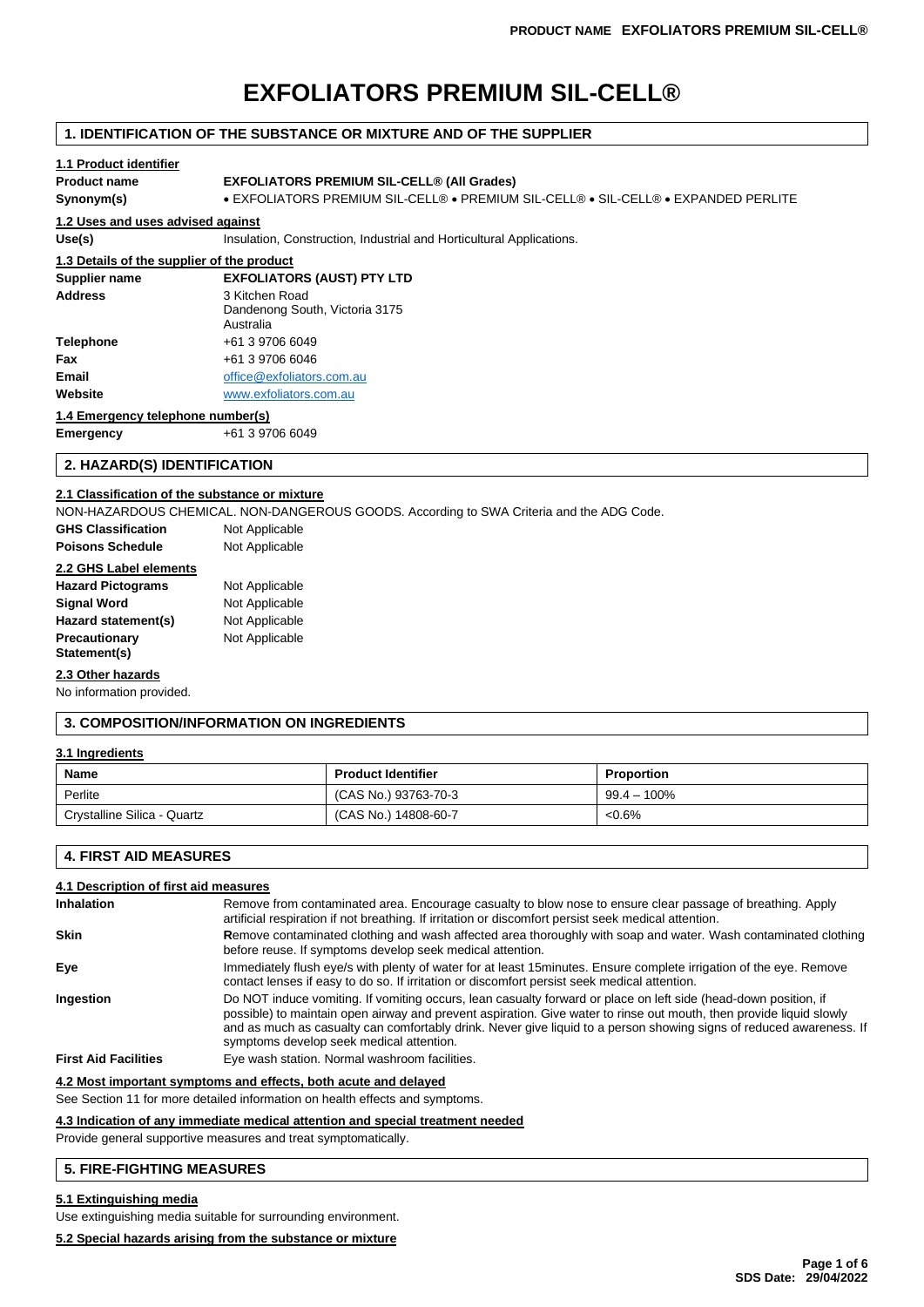#### Non-combustible material. Not considered a fire risk.

## **5.3 Advise for firefighters**

**Firefighting** Alert Fire Brigade and advise location and nature of hazard. Product is not combustible. No special firefighting **instructions procedures required.** Use firefighting procedures suitable for surrounding area. **Protection during** Fire fighters should wear appropriate protective equipment and self-contained breathing<br> **Firefighting** expansion apparatus (SCBA). **Firefighting** apparatus (SCBA).

## **5.4 HAZCHEM code**

None allocated.

## **6. ACCIDENTAL RELEASE MEASURES**

#### **6.1 Personal precautions, protective equipment and emergency procedures**

| <b>General measures</b>     | Avoid breathing dust. Use in well-ventilated area. Handle in accordance with good industrial hygiene and safety<br>practices. |
|-----------------------------|-------------------------------------------------------------------------------------------------------------------------------|
| <b>Protective equipment</b> | Wear Personal Protective Equipment (PPE) as detailed in Section 8 of the SDS.                                                 |
| <b>Emergency procedure</b>  | Evacuate all unnecessary personnel. Increase ventilation.                                                                     |

#### **6.2 Environmental precautions**

Sil-Cell® is inert and is not expected to present a hazard to the environment. Prevent product from entering drains and waterways. If contamination of waterways occurs, contact the Environmental Protection Authority (EPA).

#### **6.3 Methods and materials for containment and cleaning up**

Contain spillage immediately. Vacuum or wet sweep spilled material to avoid generating dust. Collect and transfer material to a suitable container for reuse or disposal. Use absorbent paper dampened with water to pick up remaining material. Wash surfaces well with soap and water. Dispose of in accordance with federal, EPA and state regulations.

## **6.4 References to other sections**

See Sections 8 and 13 for exposure controls and disposal.

## **7. HANDLING AND STORAGE**

## **7.1 Precautions for safe handling**

Avoid generation of dust. Use smallest possible amounts in designated areas with adequate ventilation. Have emergency equipment (for fires, spills, leaks, etc.) readily available. Before use carefully read the product label. Use of safe work practices are recommended to avoid inhalation and eye or skin contact. Observe good personal hygiene, including washing hands before eating, drinking, and smoking or using toilet facilities. Prohibit eating, drink and smoking in contaminated areas.

#### **7.2 Conditions for safe storage, including any incompatibilities**

| <b>Storage conditions</b> | Store in a cool, dry, well-ventilated area, out of direct sunlight and moisture. Store away from water, foodstuffs and<br>incompatible materials. Ensure containers are adequately labelled, protected from physical damage and sealed when<br>not in use.                                    |
|---------------------------|-----------------------------------------------------------------------------------------------------------------------------------------------------------------------------------------------------------------------------------------------------------------------------------------------|
| Storage container         | Multi-ply paper bag with sealed plastic liner or heavy gauge plastic bag.<br>NOTE: Bags should be stacked, blocked, interlocked, and limited in height so that they are stable and secure against<br>sliding or collapse. Check that all containers are clearly labelled and free from leaks. |
| Incompatible<br>materials | Hydrofluoric acid (HF).                                                                                                                                                                                                                                                                       |

#### **7.3 Specific end use(s)**

See Section 1 of SDS for further information.

## **8. EXPOSURE CONTROLS/PERSONAL PROTECTION**

## **8.1 Control parameters**

#### **Occupational Exposure Limits (OEL)**

| <b>Material Name</b>        | <b>TWA</b>            | <b>STEL</b>   | Peak          | <b>Notes</b> |
|-----------------------------|-----------------------|---------------|---------------|--------------|
| Perlite                     | $10 \text{ ma/m}^3$   | Not Available | Not Available | (a           |
| Crystalline Silica - Quartz | $0.05 \text{ mg/m}^3$ | Not Available | Not Available |              |

(a) This value is for inhalable dust containing no asbestos and < 1% crystalline silica.

**Biological limits** No biological limit values have been allocated for this material.

#### **8.2 Exposure controls**

**Appropriate** Use in well ventilated area. Local exhaust ventilation should be used to prevent excessively dusty conditions and to engineering controls maintain dust levels below exposure limits. Work areas should be clean **engineering controls** maintain dust levels below exposure limits. Work areas should be cleaned regularly by wet sweeping or vacuuming.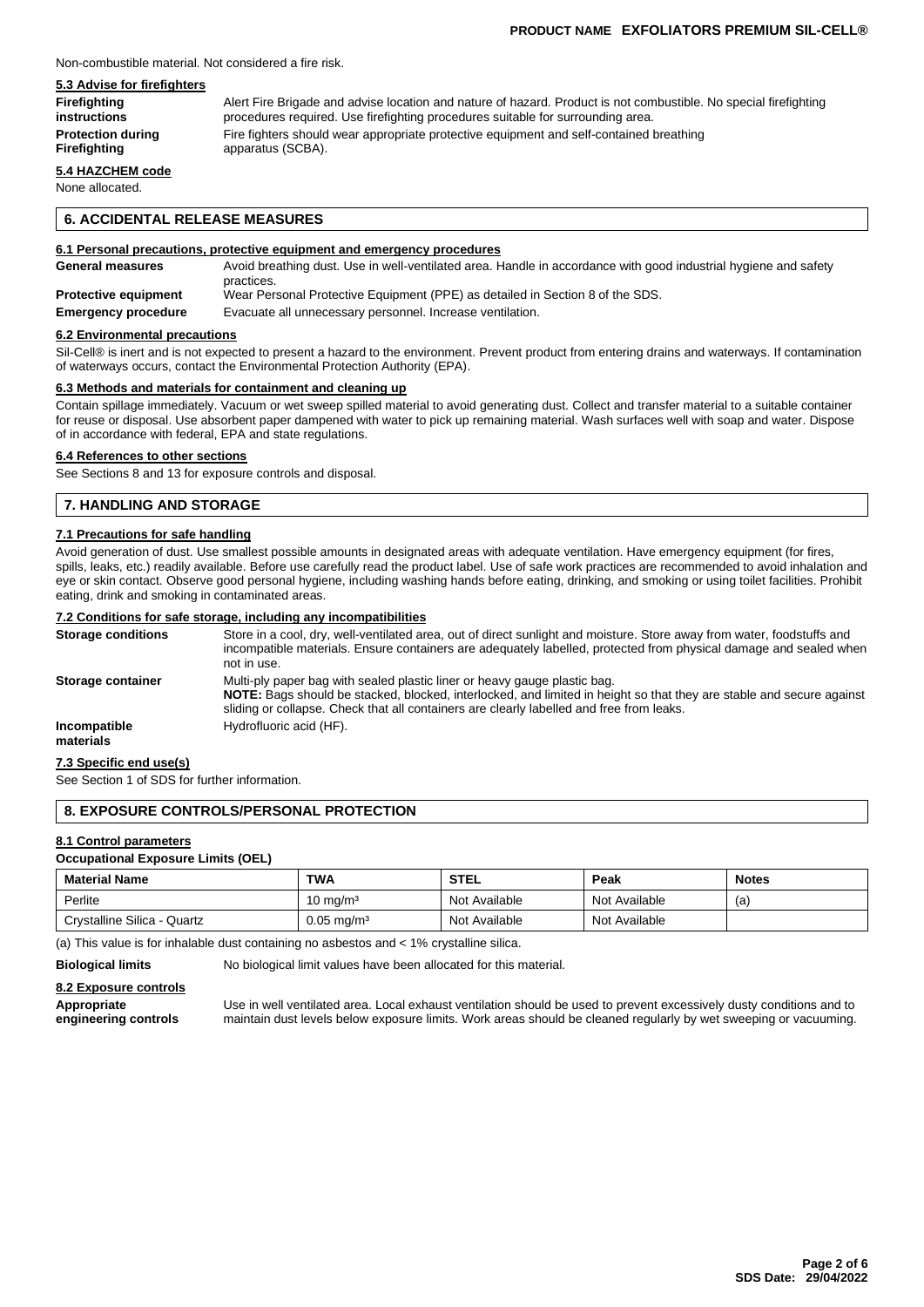#### **PRODUCT NAME EXFOLIATORS PREMIUM SIL-CELL®**



## **9. PHYSICAL AND CHEMICAL PROPERTIES AND SAFETY CHARACTERISTICS**

## **9.1 Information on basic physical and chemical properties**

| <b>Physical state</b>           | Granular                    |
|---------------------------------|-----------------------------|
| Colour                          | White                       |
| Odour                           | Odourless                   |
| <b>Melting point</b>            | 1260°C                      |
| <b>Boiling point</b>            | Not Applicable              |
| Flammability                    | Non-combustible             |
| <b>Lower Explosion limits</b>   | Not Applicable              |
| <b>Upper Explosion limits</b>   | Not Applicable              |
| <b>Flash point</b>              | Not Applicable              |
| Auto-ignition temp.             | Not Applicable              |
| Decomposition temp.             | Not Applicable              |
| pH value                        | $6.5 - 7.5$                 |
| <b>Kinematic viscosity</b>      | Not Applicable              |
| <b>Solubility</b>               | Water - Negligible          |
| <b>Partition coefficient</b>    | Not Applicable              |
| (n-octanol/water)               |                             |
| Vapour pressure                 | Not Applicable              |
| Density and/or                  | Not Applicable              |
| relative density                |                             |
| Relative vapour density         | Not Applicable              |
| <b>Particle characteristics</b> | $1 \mu m - 300 \mu m$       |
| 9.2 Other information           |                             |
| <b>Bulk density</b>             | 112 – 169 kg/m <sup>3</sup> |
| <b>Specific Gravity</b>         | 2.35                        |

## **10. STABILITY AND REACTIVITY**

#### **10.1 Reactivity**

Toxic silicon tetrafluoride gas will result with contact with hydrofluoric acid.

#### **10.2 Chemical stability**

Stable.

#### **10.3 Possibility of hazardous reactions**

Hazardous polymerization not expected to occur.

#### **10.4 Conditions to avoid**

Avoid dust generation.

#### **10.5 Incompatible materials**

Hydrofluoric acid (HF).

#### **10.6 Hazardous decomposition products**

Reacts with Hydrofluoric Acid to form toxic silicon tetra fluoride gas.

## **11. TOXICOLOGICAL INFORMATION**

#### **11.1 Likely routes of exposure**

Inhalation, skin contact and eye contact. Exposure by ingestion (swallowing) is not expected to occur.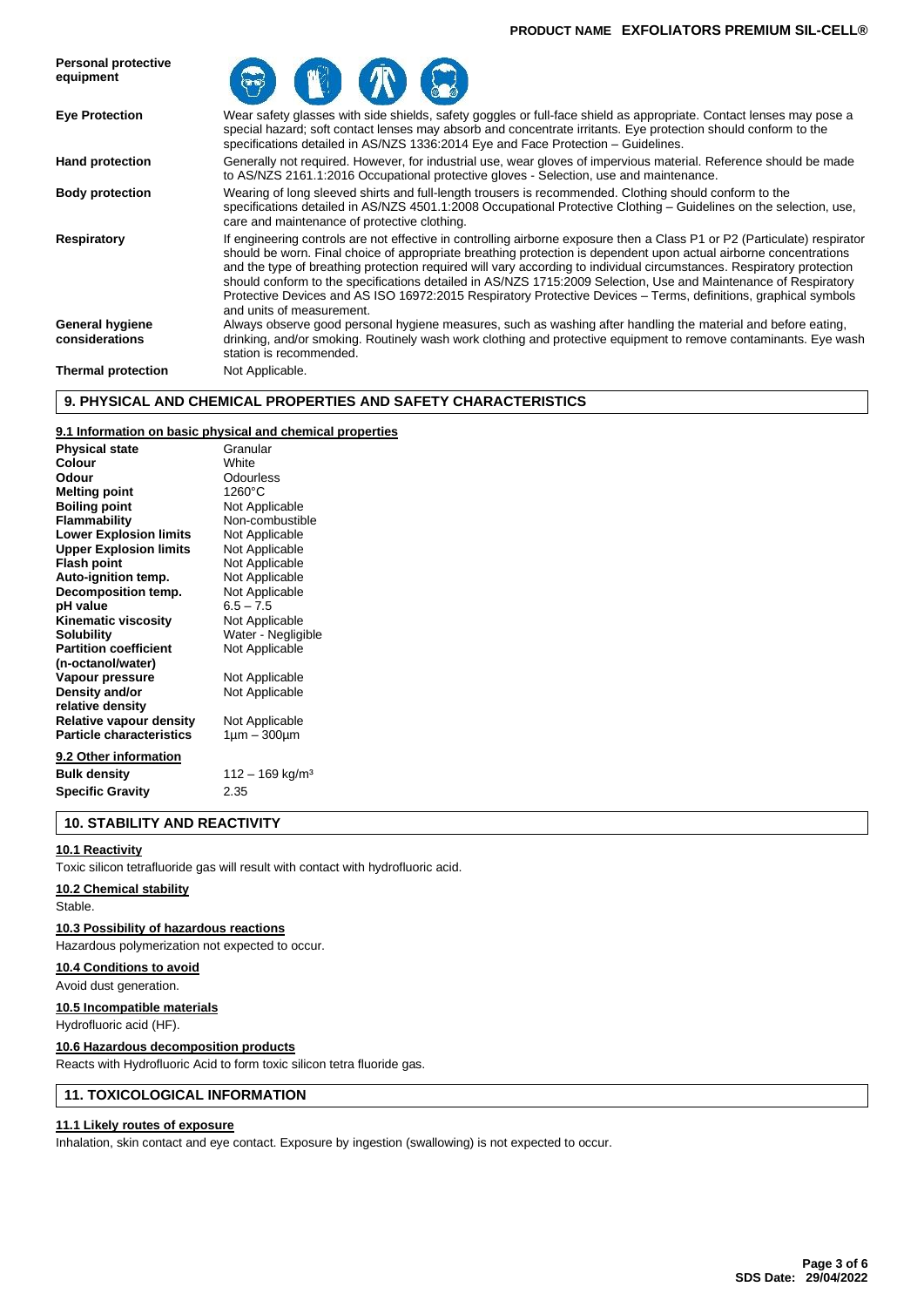## **PRODUCT NAME EXFOLIATORS PREMIUM SIL-CELL®**

## **11.2 Symptoms related to the physical, chemical and toxicological characteristics**

| <b>Inhalation</b> | Inhalation of airborne dust may cause irritation to the mucous membrane and upper airways. Symptoms can include<br>coughing, sneezing and breathing difficulties. Repeated exposure to respirable silica may result in pulmonary fibrosis<br>(silicosis). Silicosis is a fibronodular lung disease caused deposition in the lungs of fine respirable particles of<br>crystalline silica. Principal symptoms of silicosis are coughing and breathlessness. |
|-------------------|-----------------------------------------------------------------------------------------------------------------------------------------------------------------------------------------------------------------------------------------------------------------------------------------------------------------------------------------------------------------------------------------------------------------------------------------------------------|
| <b>Skin</b>       | Prolonged contact with skin may cause irritation resulting in redness and itching. People with pre-existing skin<br>conditions, such as dermatitis, should take extra care so as not to exacerbate the condition.                                                                                                                                                                                                                                         |
| Eye               | Contact with eyes may cause mechanical irritation resulting in redness, lacrimation and pain. May cause mild<br>abrasion.                                                                                                                                                                                                                                                                                                                                 |
| Ingestion         | Ingestion of large amounts may cause gastrointestinal disturbances. Symptoms can include nausea, vomiting and<br>abdominal pain.                                                                                                                                                                                                                                                                                                                          |

#### **11.3 Toxicological effects from short and long term exposure**

| <b>Acute toxicity</b>                    | Carcinogenicity              |  |
|------------------------------------------|------------------------------|--|
| <b>Skin corrosion/irritation</b>         | <b>Reproductive toxicity</b> |  |
| Serious eye damage/irritation            | (STOT) – single exposure     |  |
| <b>Respiratory or skin sensitization</b> | (STOT) – repeated exposure   |  |
| Germ cell mutagenicity                   | <b>Aspiration hazard</b>     |  |

*Legend:*

 $\oslash$ 

**-** *Data available but does not fill the criteria for classification*

*- Data required to make classification available*

*- Data not available to make classification*

## **12. ECOLOGICAL INFORMATION**

#### **12.1 Toxicity**

No data available for this material.

## **12.2 Persistence and degradability**

No data available for this material.

## **12.3 Bio accumulative potential**

No data available for this material.

## **12.4 Mobility in soil**

No data available for this material.

## **12.5 Other adverse effects**

No data available for this material.

## **13. DISPOSAL CONSIDERATIONS**

#### **13.1 Disposal**

Reuse or recycle where possible. Dispose of to an approved landfill. Dispose of in accordance with federal, EPA and state regulations.

## **14. TRANSPORT INFORMATION**

## **NOT CLASSIFIED AS A DANGEROUS GOOD BY THE CRITERIA OF THE ADG, IMDG OR IATA CODE**

|                           | <b>LAND TRANSPORT</b><br>(ADG) | <b>SEA TRANSPORT</b><br>(IMDG) | <b>AIR TRANSPORT</b><br>(ICAO-IATA / DGR) |
|---------------------------|--------------------------------|--------------------------------|-------------------------------------------|
| <b>UN Number</b><br>14.1  | Not Regulated                  | Not Regulated                  | Not Regulated                             |
| 14.2 Proper Shipping Name | Not Regulated                  | Not Regulated                  | Not Regulated                             |
| 14.3 DG Class             | Not Regulated                  | Not Regulated                  | Not Regulated                             |
| 14.4 Packing Group        | Not Regulated                  | Not Regulated                  | Not Regulated                             |

#### **14.5 Environmental hazards**

No data is available for this material.

#### **14.6 Transport in bulk (according to Annex II of MARPOL 73/78 and the IBC Code)**

Not regulated.

#### **14.7 Special precautions for user**

**HAZCHEM code** None allocated

## **15. REGULATORY INFORMATION**

## **15.1 Safety, health and environmental regulations/legislation specific for the product**

| Poison schedule        | A poison schedule number has not been allocated to this product using the criteria in the Standard for the Uniform<br>Scheduling of Medicines and Poisons (SUSMP). |
|------------------------|--------------------------------------------------------------------------------------------------------------------------------------------------------------------|
| <b>Classifications</b> | SWA (Safework Australia) criteria is based on the Globally Harmonised System (GHS) of Classification and Labelling<br>of Chemicals.                                |
| Inventory listing(s)   | <b>AUSTRALIA: AICS (Australian Inventory of Chemical Substances)</b><br>All components are listed on AICS, or are exempt.                                          |
|                        | <b>AUSTRALIA: HCIS (Hazardous Chemical Information System)</b><br>All components are listed on HCIS, or are exempt.                                                |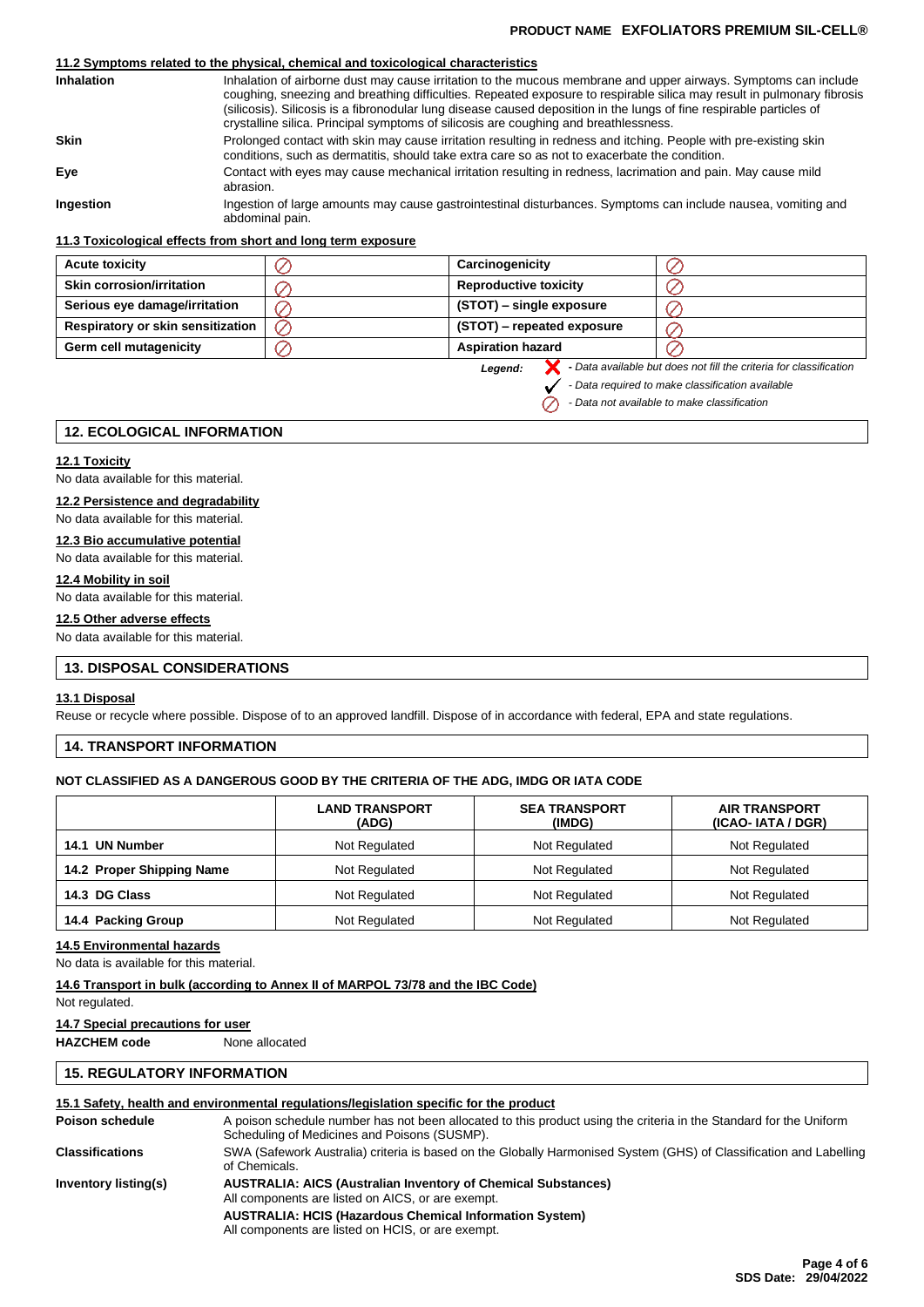| <b>16. OTHER INFORMATION</b>                                                                                                                                                                                                                                                                                                 |                                                                                                                                                                                                                                                                                                                                                                                                                                                                                                                                                                                                                                                                                                                                                                                                                                                                                                                                                                                                                                                                                                                                                                                                                                                                                                                                                                                                                          |  |
|------------------------------------------------------------------------------------------------------------------------------------------------------------------------------------------------------------------------------------------------------------------------------------------------------------------------------|--------------------------------------------------------------------------------------------------------------------------------------------------------------------------------------------------------------------------------------------------------------------------------------------------------------------------------------------------------------------------------------------------------------------------------------------------------------------------------------------------------------------------------------------------------------------------------------------------------------------------------------------------------------------------------------------------------------------------------------------------------------------------------------------------------------------------------------------------------------------------------------------------------------------------------------------------------------------------------------------------------------------------------------------------------------------------------------------------------------------------------------------------------------------------------------------------------------------------------------------------------------------------------------------------------------------------------------------------------------------------------------------------------------------------|--|
| <b>Additional information</b>                                                                                                                                                                                                                                                                                                |                                                                                                                                                                                                                                                                                                                                                                                                                                                                                                                                                                                                                                                                                                                                                                                                                                                                                                                                                                                                                                                                                                                                                                                                                                                                                                                                                                                                                          |  |
| PPE GUIDELINES:                                                                                                                                                                                                                                                                                                              | The recommendation for protective equipment contained within this report is provided as a guide only. Factors such<br>as method of application, working environment, quantity used, product concentration and the availability of<br>engineering controls should be considered before final selection of personal protective equipment.                                                                                                                                                                                                                                                                                                                                                                                                                                                                                                                                                                                                                                                                                                                                                                                                                                                                                                                                                                                                                                                                                  |  |
| <b>HEALTH EFFECTS FROM</b><br>EXPOSURE:                                                                                                                                                                                                                                                                                      | It should be noted that the effects from exposure to this product will depend on several factors including:<br>frequency and duration of use; quantity used; effectiveness of control measures; protective equipment used and<br>method of application. Given that it is impractical to prepare a report which would encompass all possible scenarios,<br>it is anticipated that users will assess the risks and apply control methods where appropriate.                                                                                                                                                                                                                                                                                                                                                                                                                                                                                                                                                                                                                                                                                                                                                                                                                                                                                                                                                                |  |
| <b>Reference Materials</b>                                                                                                                                                                                                                                                                                                   |                                                                                                                                                                                                                                                                                                                                                                                                                                                                                                                                                                                                                                                                                                                                                                                                                                                                                                                                                                                                                                                                                                                                                                                                                                                                                                                                                                                                                          |  |
| / Sources for Data                                                                                                                                                                                                                                                                                                           | AS/NZS 1336:2014 Eye and Face Protection - Guidelines<br>AS/NZS 1715:2009 Selection, Use and Maintenance of Respiratory Protective Devices<br>AS/NZS 2161.1:2016 Occupational protective gloves - Selection, use and maintenance<br>AS/NZS 4501.1:2008 Occupational Protective Clothing – Guidelines on the selection, use, care and maintenance<br>AS ISO 16972:2015 Respiratory Protective Devices – Terms, definitions, graphical symbols and units of<br>measurement<br>Australian Code for the Transport of Dangerous Goods by Road and Rail (ADG Code)<br>Australian Inventory of Chemical Substances<br>Globally Harmonized System of Classification and Labelling of Chemicals (GHS)<br>Hazardous Chemical Information System (HCIS)<br>International Air Transport Association Dangerous Goods Regulations (DGR)<br>International Bulk Chemical Code (IBC Code)<br>MARPOL 73/78 Annex II Regulations for the Control of Pollution by Noxious Liguid Substances in Bulk<br>Perlite Institute, Inc.<br>Preparation of Safety Data Sheets for Hazardous Chemicals Code of Practice<br>Safe Work Australia<br>Standard for the Uniform Scheduling of Medicines and Poisons (SUSMP)<br>The International Maritime Dangerous Goods Code (IMDG Code)<br>The Work Health and Safety Act (WHS Act)<br>The Work Health and Safety Regulations (WHS Regulations)<br>Workplace Exposure Standards for Airborne Contaminants |  |
| <b>Abbreviations</b>                                                                                                                                                                                                                                                                                                         |                                                                                                                                                                                                                                                                                                                                                                                                                                                                                                                                                                                                                                                                                                                                                                                                                                                                                                                                                                                                                                                                                                                                                                                                                                                                                                                                                                                                                          |  |
| ADG Code<br><b>AICS</b><br>CAS No.<br>DGR<br>EPA<br>GHS<br><b>HAZCHEM Code</b><br><b>HCIS</b><br>HF<br>IATA<br><b>IBC Code</b><br><b>ICAO</b><br><b>IMDG Code</b><br>IMO.<br>kg/m <sup>3</sup><br><b>MARPOL</b><br>mg/m <sup>3</sup><br>OEL<br>рH<br><b>PPE</b><br><b>SCBA</b><br>SDS<br>STEL<br>STOT<br><b>SUSMP</b><br>SWA | Australian Code for the Transport of Dangerous Goods by Road and Rail<br>Australian Inventory of Chemical Substances<br>Chemical Abstract Service number - used to uniquely identify chemical compounds<br>Dangerous Goods Regulations<br><b>Environmental Protection Authority</b><br>Globally Harmonised System of Classification and Labelling of Chemicals<br>Emergency action code of numbers and letters which gives information to emergency services<br>Hazardous Chemical Information System (HCIS)<br>Hydrogen Fluoride<br>International Air Transport Association<br>International Bulk Chemical Code<br>International Civil Aviation Organisation<br>International Maritime Dangerous Goods Code<br>International Maritime Organisation<br>Kilograms per Cubic Metre<br>The International Convention for the Prevention of Pollution from Ships<br>Milligrams per Cubic Metre<br>Occupational Exposure Limits<br>A numeric scale used to specify the acidity or basicity (alkalinity) of an aqueous solution.<br>Ranges from 0 (high acidity) to 14 (high alkalinity) with 7 being neutral.<br><b>Personal Protective Equipment</b><br>Self-Contained Breathing Apparatus<br><b>Safety Data Sheet</b><br>Short Term Exposure Limit<br>Specific Target Organ Toxicity<br>Standard for the Uniform Scheduling of Medicines and Poisons<br>Safe Work Australia                                                  |  |
| TWA<br><b>WHS</b>                                                                                                                                                                                                                                                                                                            | Time-Weighted Average<br>Work Health and Safety                                                                                                                                                                                                                                                                                                                                                                                                                                                                                                                                                                                                                                                                                                                                                                                                                                                                                                                                                                                                                                                                                                                                                                                                                                                                                                                                                                          |  |